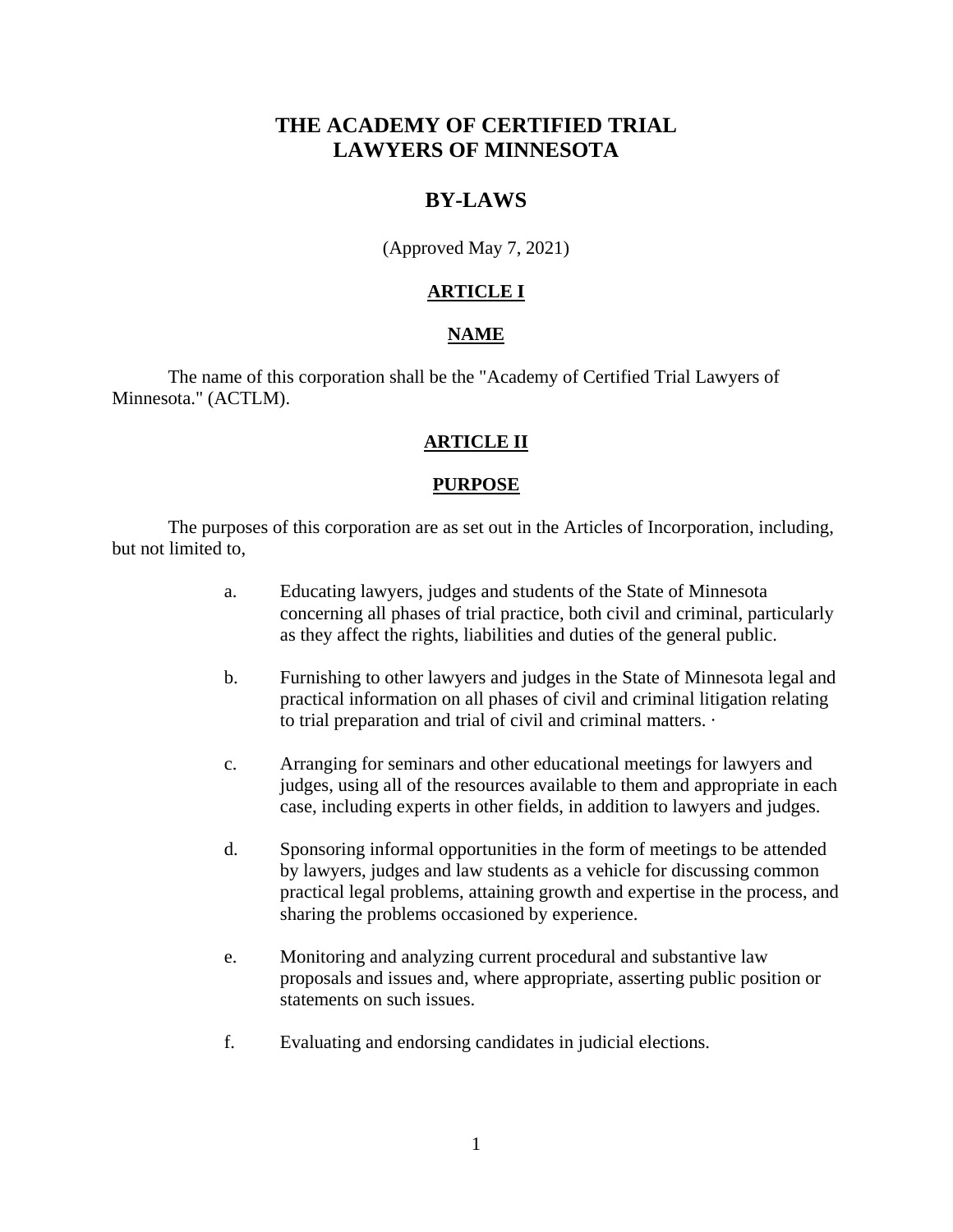# **ARTICLE III**

# **MEMBERSHIP**

A. Diplomate : Diplomate membership in ACTLM shall be on an annual basis by invitation only, extended under the direction of the Board of Directors to persons certified as specialists in civil, family or criminal trial law by the Minnesota State Bar Association, the National Board of Trial Advocacy (NBTA) or by any other agency approved by the Minnesota State Board of Legal Certification and who:

- 1. Are duly licensed to practice law in any of the fifty states.
- 2. Are members, in good standing, of the Minnesota or other State Bar Association.
- 3. Have made application and been approved for membership in ACTLM as herein provided.
- 4. Are of good moral character, and
- 5. Pay the established dues as members of this corporation, as established from time to time by the Board of Directors. Membership dues shall be payable for the annual term of July to July 1 of each calendar year, with renewal notices sent by electronic means to each member by June 1. A Diplomate member may elect to become a sustaining Diplomate by paying additional annual dues of \$100.

B. Honorary : The Board of Directors may, in its discretion, from time to time designate persons as Honorary Members, who shall pay no dues or fees but shall be entitled to vote. Judges of State or Federal Courts who are invited to join ACTLM are considered Honorary Members.

C. Emeritus : Emeritus membership in ACTLM shall be on an annual basis by invitation only, extended under the direction of the Board of Directors to persons no longer certified as specialists in family, civil or criminal trial law and no longer certified as Senior Civil Trial Specialist by the Minnesota State Bar Association.

# **ARTICLE IV**

## **BOARD OF DIRECTORS**

A. The business and property of ACTLM shall be managed by a Board of Directors (hereinafter called the "Board") of not less than six members, to include all the Officers of ACTLM, plus others nominated and elected as provided by these By-Laws, and not more than ten (10) total members. The Board shall also consist of the immediate past Dean, chairs of the standing committees, including but not limited to, the Long Range Planning /Membership, Mock Trial/ Scholarship, Judicial Endorsement and the Distinguished Trial Judge Award Committees.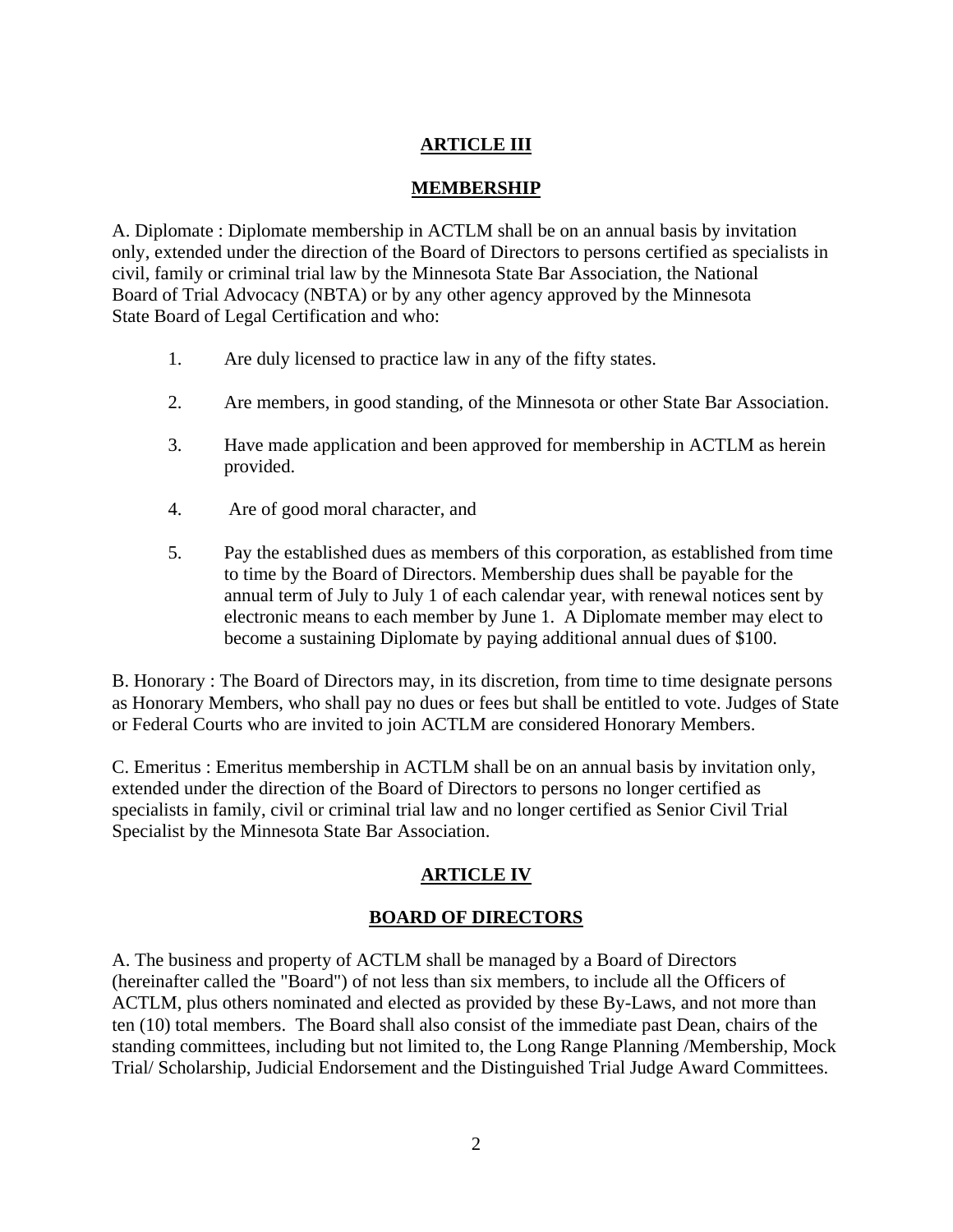Each Board member shall be current in the payment of dues to maintain his or her status as a Board member.

1. Term: The term of each officer shall be for one year or until his or her successor is elected and qualified. Each of the Board members elected by the membership shall take office immediately and shall hold office for one year or until his/her successor is elected and qualified. Each officer's term shall expire at the end of one year.

### **New proposed board staggered appointments:**

2018 Last year's board members now get a 2 year term, 2017 the year before gets a 1 year term, and 2019 the new members get the 3 year term

2. Powers: The Board shall have, in addition to the powers conferred by law, the Articles of Incorporation of ACTLM and these By-Laws, the authority to:

> a. Examine and pass upon qualifications of any applicant for membership in ACTLM.

3. Attendance: Board members shall attend each and every duly called annual and special membership meeting and each and every duly called annual and special Board meeting. In the event that a Board member is unable to attend a duly called membership meeting or Board meeting, he or she shall furnish to the Secretary or Dean if practicable, notice of the absence before the meeting. Board members may also arrange to attend and participate in Board meetings by telephone or other electronic means.

### **ARTICLE V**

#### **OFFICERS**

A. The officers of ACTLM shall consist of the following,

- 1. Dean
- 2. Dean-Elect
- 3. Treasurer
- 4. Secretary
- 5. Immediate Past Dean

#### **ARTICLE VI**

#### **NOMINATIONS AND ELECTIONS**

B. Nominating Committee: At least 60 days before each annual membership meeting the Board shall appoint a three (3) member nominating committee which shall actively appoint nominees and which shall: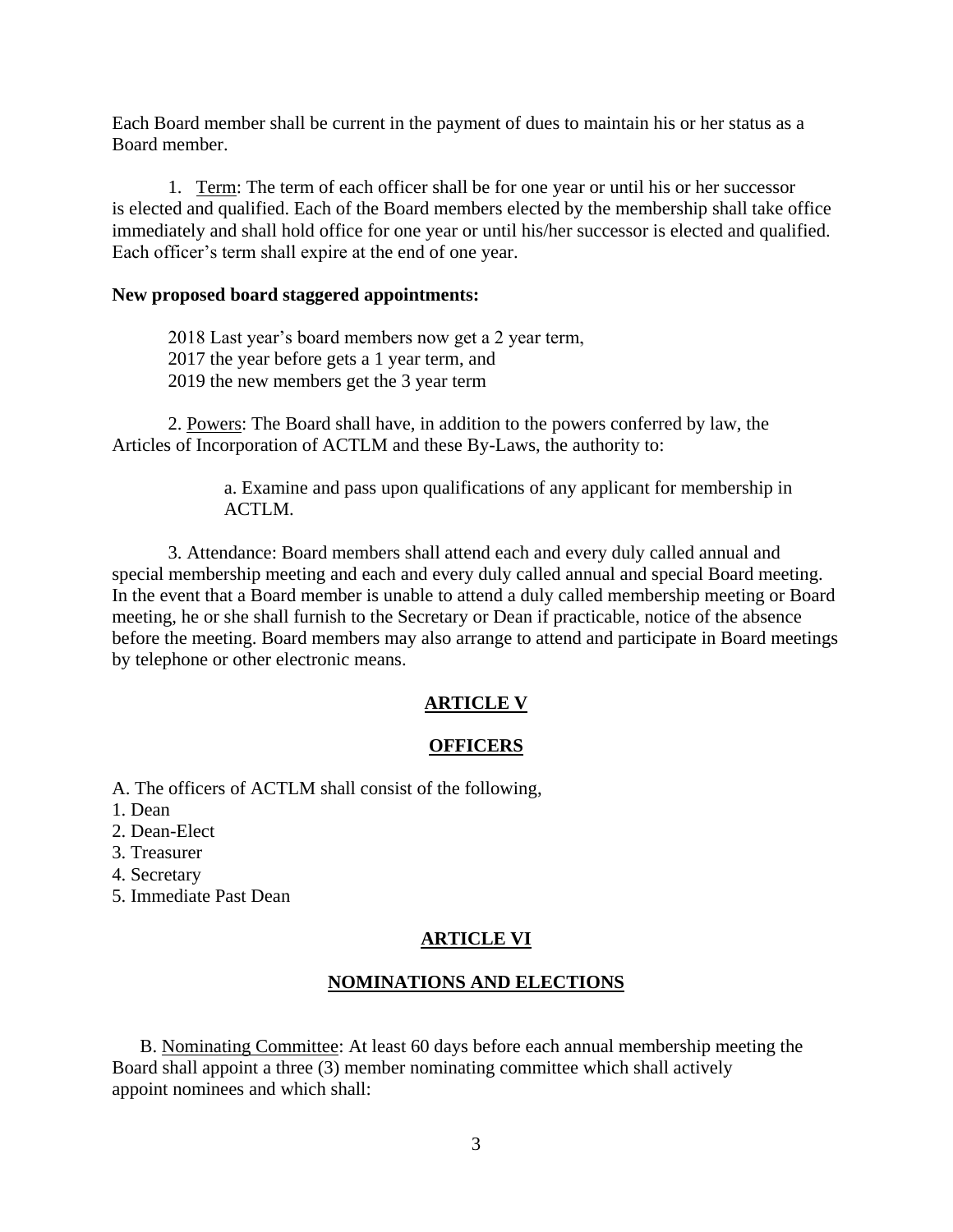C. Nominations : Nominations for Officers and Directors shall be made during the annual meeting. Nominations may be made from the floor by members. The election shall take place at the annual membership meeting. The date, time and place of the election shall be circulated to all members at least one (1) week prior to the annual meeting and shall be sufficient if such information is printed on the website and in the program or agenda distributed to the membership prior to such date.

 D. Voting: Voting shall be by ballot, but in person only. **Proxies may be cast by electronic means only if a member is present in person to cast the proxy vote.**

### **ARTICLE VII**

### **VACANCIES**

- A. Upon death, resignation or incapacity of the Dean, the Dean-Elect shall succeed as Dean until the next annual meeting and election.
- B. Upon the death, resignation, incapacity or ascendancy of the Dean-Elect to Dean, the office of Dean-Elect shall be filled by the calling of a special membership meeting as provided by these By-Laws for the purpose of electing a Dean-Elect and the notice of the special meeting shall advise the membership of the purpose of the special meeting. The Dean, prior to calling such special meeting, shall appoint a Nominating Committee and the Nominating Committee's recommendations, if available, shall be included in the notice to the membership. Nominations will also be open from the floor.
- C. Vacancies in other offices and on the Board shall be filed by majority vote of the Board.
- D. Such officers or Directors appointed pursuant to Article VII, Section C, shall hold office and complete the balance of their predecessor's term and serve until their successors are duly elected and qualified.

#### **ARTICLE VIII**

#### **MEETINGS**

1. Membership: The annual membership meeting shall be called each year in a location to be designated by the Board, provided that the Secretary or Dean shall give notice to the membership at least fifteen (15) days before the meeting, either by publication on the ACTLM website, or by separate mailed notice (standard or electronic).

- A. Special Meetings:
	- 2. Board: May be called by the Dean, on his or her own initiative, at any time